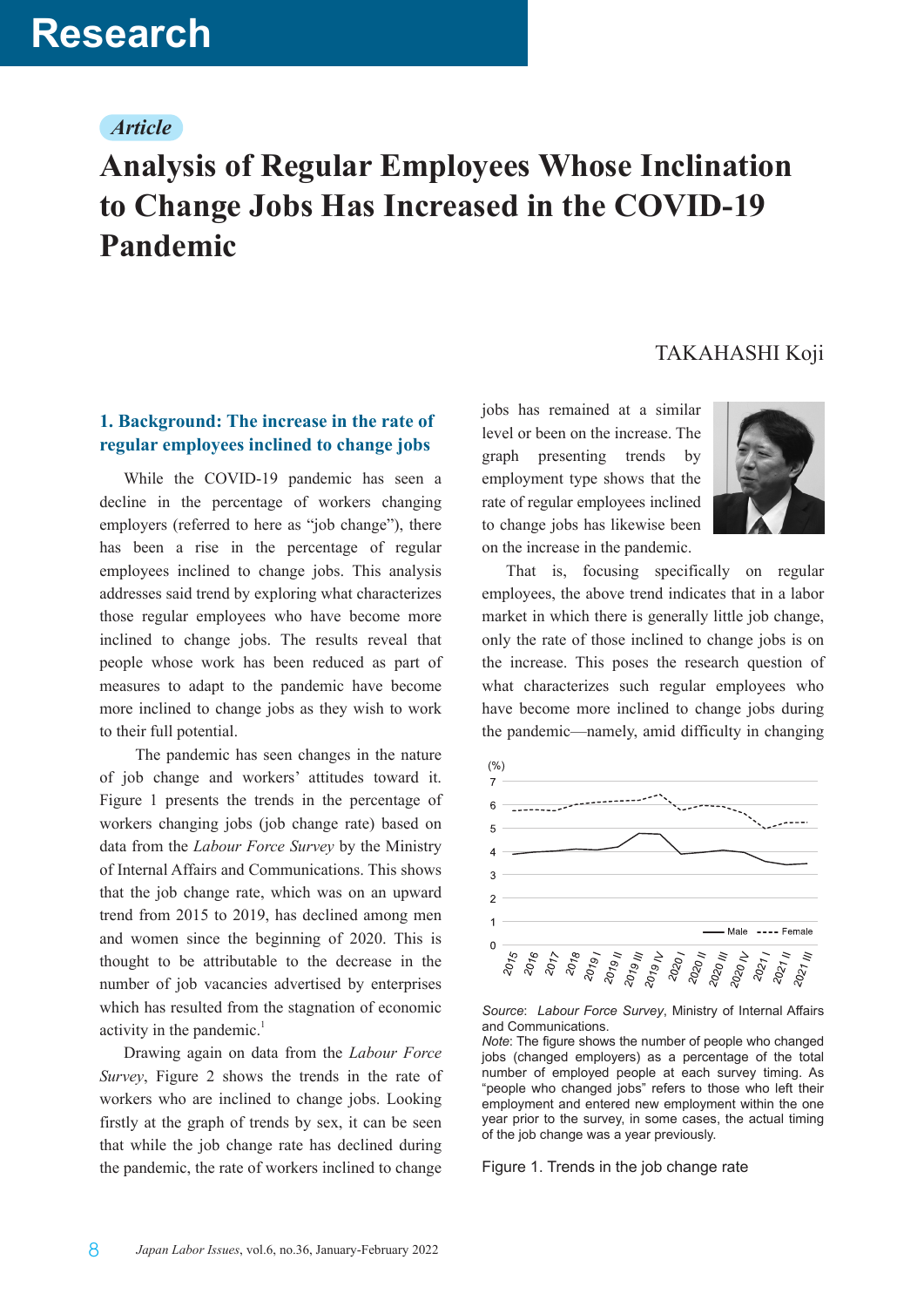

*Source*: *Labour Force Survey*, Ministry of Internal Affairs and Communications. *Notes*: 1. The graphs show the numbers of people who responded that they are "inclined to change job, etc." ("*tenshoku nado wo kibō shite iru*") as a percentage of the numbers of employed people at each survey timing. 2. "Regular employees" refer to those who are called "regular employees" in their workplace, excluding management executives. All other employees are treated as "non-regular employees."

#### Figure 2. Trends in the rate of workers inclined to change jobs

jobs due to the dwindling numbers of vacancies. This analysis explores the characteristics of and conditions affecting those regular employees who have become more inclined to change jobs in the pandemic, as well as seeking to identify what kind of approach to working they wish to pursue after changing jobs.

## **2. Analysis using data from the JILPT panel survey of individuals**

This analysis seeks to answer the questions posed above by drawing on data from the "JILPT Panel Survey on the Impact of COVID-19 on Work and Daily Life." This panel survey of individuals has built on the Rengo Research Institute for Advancement of Living Standards (RENGO-RIALS)' "39th Short-Term Survey of Workers in Japan" (April 2020), by surveying the same respondents, in five survey waves conducted in May, August, and December 2020, and March and June  $2021$ , respectively.<sup>2</sup> The survey subjects are divided into employees of private enterprises or freelance workers as of April 1, 2020. In the case of employees of private enterprises, who are the focus of this analysis, subjects were allocated from respondents registered with an online survey company using stratified sampling by sex, age group, residential region, and regular/non-regular employee status (by 180 cells), based on data from

#### the *Employment Status Survey*. 3

The subjects of the analysis in this paper are people who were regular employees of private enterprises as of April 1, 2020, who did not subsequently become separated from their employment or change jobs prior to the fifth wave (June 2021), and who responded to the RENGO-RIALS survey and all five waves of the JILPT panel survey. While the analysis in this paper draws mainly on the questions from the fifth wave, the subjects of analysis are limited to those who responded to all surveys, including the RENGO-RIALS' survey, given the possibility of differing tendencies in respondents' responses depending on the timing at which they joined the sample.

The fifth wave of the JILPT panel survey addresses changes in respondents' attitudes amid the pandemic. More specifically, it includes a question asking respondents about how the importance they attach to certain items has changed in comparison with prior to the onset of the pandemic ("In contrast with prior to the onset of the COVID-19 pandemic, have the following items become important to you?"). The 11 items listed in this question include an "environment conducive to changing jobs" (job change conducive environment). This question is used to ascertain the increase (or decrease) in the inclination toward changing jobs among respondents. Namely, those who responded that a job change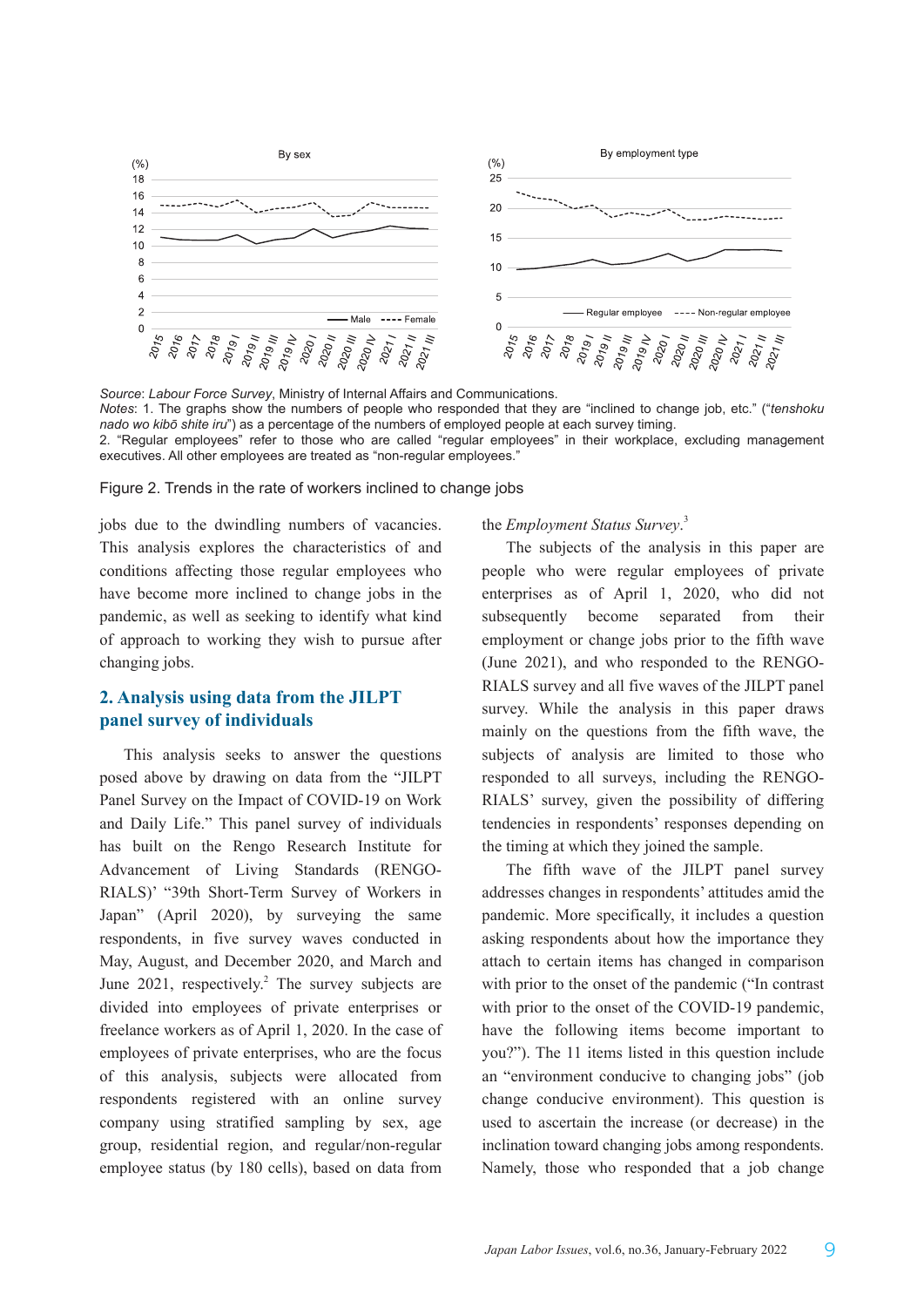conducive environment became "much more important" or "slightly more important" to them can be considered to have become more inclined to change jobs, and those who responded that it became "slightly less important" or "much less important" can be seen to be less inclined to change jobs.

## **3. Changes in the perceived importance of a job change conducive environment**

Figure 3 shows the changes in perceptions of the importance of a job change conducive environment as compared with prior to the onset of the pandemic. The subjects of analysis are regular employees who have not become separated from their employment or changed jobs during the pandemic. While 82.9% of all respondents felt that there was "no particular change" in their perception of the importance of such an environment, it is notable that the percentage of respondents for whom it had become more important was  $12.6\%$   $(3.0\% + 9.6\%)$ , in contrast with the  $4.5\%$  (1.3% + 3.2%) for whom it had become less important. Although this cannot be described as a dramatic shift, it certainly confirms a growing inclination among regular employees toward changing jobs.

It must be noted that what can be ascertained from the changes in the perception of the importance of a job change conducive environment is whether there has been a relative (as compared with prior to

the onset of the pandemic) increase or decrease in the inclination toward changing jobs. Therefore, even those who responded that such an environment has become more important to them may have a low inclination toward changing jobs.

Figure 4 addresses this by looking at the correlation between the change in the perception of



*Note*: The question reads: "In contrast with prior to the onset of the COVID-19 pandemic, have the following items become important to you?" This figure shows responses regarding the item: "an environment conducive to changing jobs."

Figure 3. Change in the perceived importance of a job change conducive environment as compared with prior to the onset of the pandemic (N=1,434; %)



Figure 4. Change in the perceived importance of a job change conducive environment and intention to change jobs at the time of the survey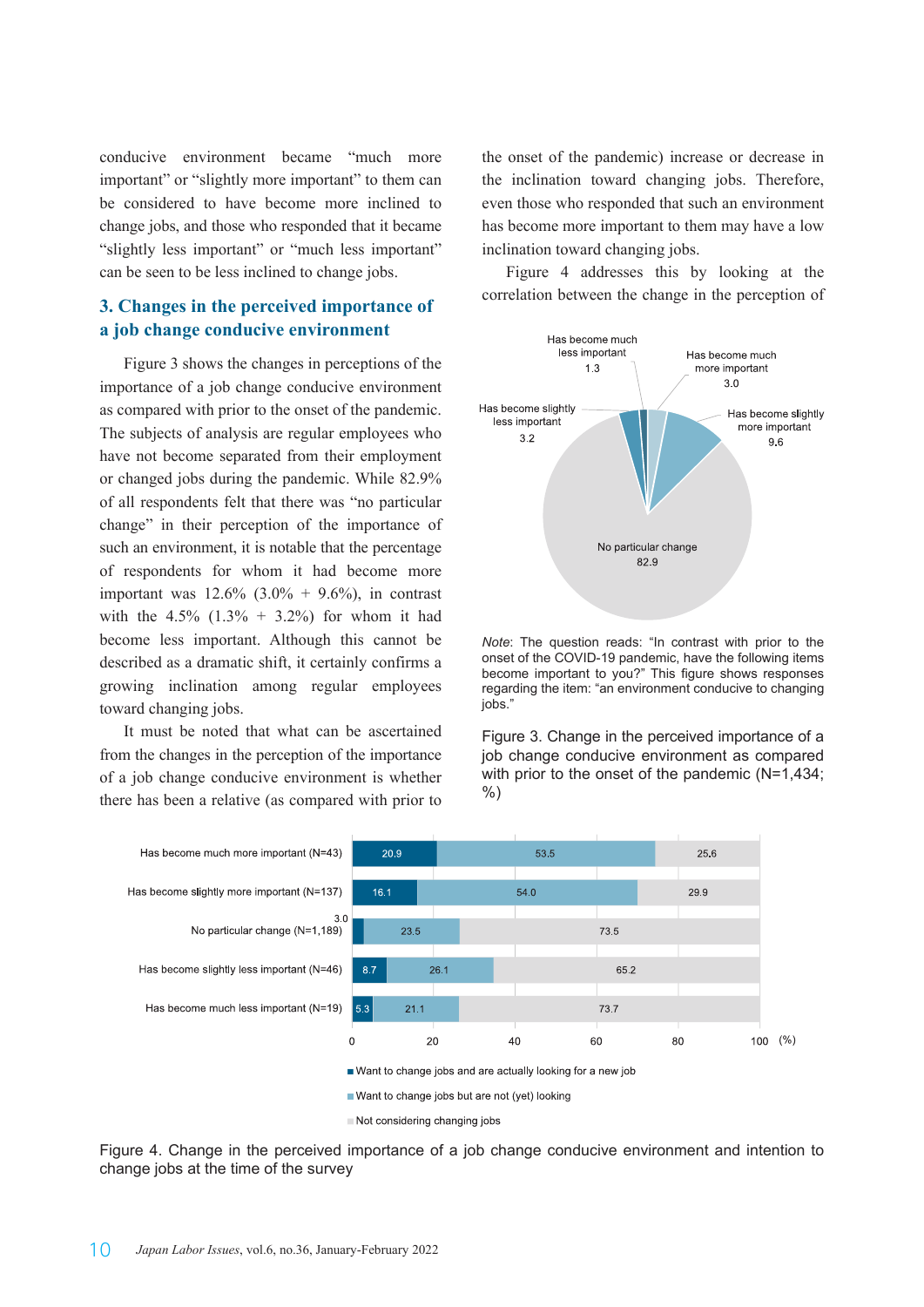importance of a job change conducive environment and the intention to change jobs at the timing of the fifth wave of the JILPT panel survey. The results show that over 70% of those who responded that a job change conducive environment became "much more important" or "slightly more important" responded that they want to change jobs. This confirms that many people for whom a job change conducive environment has become more important have a greater inclination toward changing jobs to the extent that they are in fact intending to change jobs.

# **4. Characteristics of regular employees to whom a job change conducive environment has become more important**

Now let us look at what characterizes the regular employees to whom a job change conducive environment has become more important—namely, who have a stronger inclination to change jobs. Table 1 presents the results of an ordinal logistic regression analysis using change in the perception of the importance of a job change conducive environment as the explained variable. The more the perceived importance has increased, the greater the value of the explained variable.

In Model 1, sex, age, educational background, and whether the respondent is responsible for earning a livelihood ("breadwinner") are adopted as explanatory variables. This indicates that among younger respondents, there is a tendency to increase the perceived importance of a job change conducive environment which is significant at the 0.01 level.

In Model 2, industry, occupation, and size of enterprise are additionally incorporated as explanatory variables. However, none of these variables have a significant effect on the explained variable, and the model itself is not significant.

Model 3 additionally incorporates the measures being taken in response to COVID-19 by the respondents' employers (the enterprises that employ them) at the fifth wave of the JILPT panel survey (respondents are allowed to select multiple responses) as explanatory variables. This shows that where the measures "suspending business (e.g., shutdown, closure, etc.) or increasing non-business days" or

"reduction of work" have been adopted, there is a significant increase in the perception of the importance of a job change conducive environment.

Model 4 additionally incorporates the most recent working hours and monthly salary data from the fifth wave as explanatory variables. This indicates that the rise and decline in monthly salary has a negative influence at the 0.05 level. That is, people whose monthly salary has declined tend to perceive a job change conducive environment as more important.

It is incidentally also necessary to note that in Model 4, the coefficient for "suspending business (e.g., shutdown, closure, etc.) and/or increasing nonbusiness days" is not significant, which suggests that the impact of business suspension is in fact the impact of the decline in salary due to the business suspension.<sup>4</sup> On the other hand, "reduction of work" remains significant at the 0.01 level in Model 4 as well. This means that "reduction of work" has an effect on the explained variables that is unconnected with the decline in monthly salary. Namely, the reduction of work itself prompts regular employees to consider a job change conducive environment more important.

In summary, this analysis indicates that younger regular employees, regular employees whose work has been reduced, and regular employees whose monthly salary has declined tend to have developed a stronger inclination toward changing jobs.

## **5. Respondents' thoughts on working style once the pandemic has been resolved**

Let us now look at what kinds of working styles the regular employees who see greater importance in a job change conducive environment—namely, who have a stronger inclination to change jobs wish to pursue after changing jobs. Figure 5 presents respondents' thoughts on the way in which they would like to work once the pandemic has been resolved, as an indicator closely resembling respondents' intended ways of work after changing jobs.

This indicates that those respondents to whom a job change conducive environment has become more important tend to respond that they "want to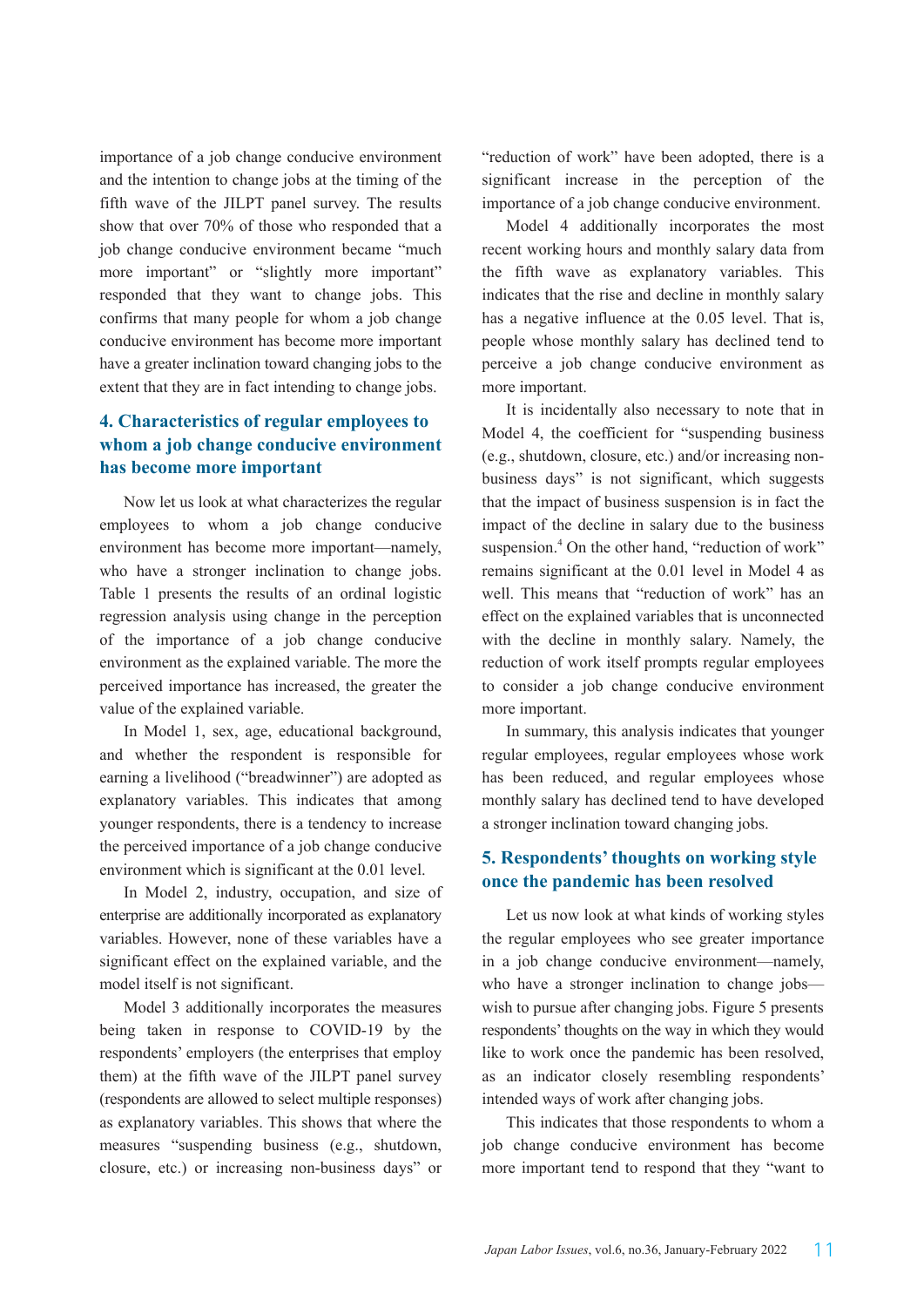Table 1. Determinants of change in the perceived importance of a job change conducive environment (ordinal logistic regression analysis)

| orunlar logistic regression analysis)                                                                                       |             |           |          |           |                  |                  |                  |           |  |
|-----------------------------------------------------------------------------------------------------------------------------|-------------|-----------|----------|-----------|------------------|------------------|------------------|-----------|--|
| Explained variable: Change in the perceived importance                                                                      | Model $(1)$ |           | Model 2  |           | Model 3          |                  | Model $(4)$      |           |  |
| of a job change conducive environment (5. It has become<br>much more important $-1$ . It has become much less<br>important) | B           | S.E.      | B        | S.E.      | B                | S.E.             | B                | S.E.      |  |
| Female                                                                                                                      | 0.095       | 0.170     | 0.060    | 0.194     | 0.085            | 0.197            | 0.074            | 0.197     |  |
| Age                                                                                                                         | $-0.029$    | $0.007**$ | $-0.029$ | $0.008**$ | $-0.027$         | $0.008**$        | $-0.027$         | $0.008**$ |  |
| University graduate or higher                                                                                               | 0.056       | 0.144     | 0.150    | 0.158     | 0.214            | 0.161            | 0.222            | 0.161     |  |
| <b>Breadwinner</b>                                                                                                          | $-0.244$    | 0.185     | $-0.264$ | 0.189     | $-0.238$         | 0.193            | $-0.232$         | 0.193     |  |
| Construction (ref. Manufacturing)                                                                                           |             |           | 0.004    | 0.318     | 0.098            | 0.325            | 0.095            | 0.327     |  |
| Information and communications                                                                                              |             |           | $-0.221$ | 0.312     | -0.134           | 0.321            | -0.127           | 0.321     |  |
| Transport                                                                                                                   |             |           | $-0.415$ | 0.344     | $-0.547$         | 0.347            | $-0.556$         | 0.347     |  |
| Wholesale and retail trade                                                                                                  |             |           | 0.001    | 0.277     | 0.029            | 0.285            | 0.046            | 0.286     |  |
| Finance and insurance                                                                                                       |             |           | $-0.420$ | 0.340     | $-0.403$         | 0.347            | $-0.400$         | 0.348     |  |
| Real estate                                                                                                                 |             |           | -0.370   | 0.466     | $-0.292$ $0.469$ |                  | $-0.278$         | 0.472     |  |
| Accommodation and food services                                                                                             |             |           | 0.129    | 0.623     | $-0.066$         | 0.644            | $-0.074$         | 0.645     |  |
| Medical, health care and welfare                                                                                            |             |           | 0.171    | 0.290     |                  | 0.203 0.301      | 0.233            | 0.302     |  |
| Education, learning support                                                                                                 |             |           | $-0.016$ | 0.605     | 0.071            | 0.612            | 0.003            | 0.612     |  |
| Services (not elsewhere classified)                                                                                         |             |           | 0.048    | 0.268     | $-0.017$ 0.273   |                  | $-0.001$         | 0.273     |  |
| Other industries or "Do not know"                                                                                           |             |           | 0.076    | 0.360     |                  | 0.104 0.366      | 0.136            | 0.367     |  |
| Managerial workers (ref. Clerical workers)                                                                                  |             |           | $-0.008$ | 0.259     | $-0.046$         | 0.262            | $-0.069$         | 0.262     |  |
| Professional and engineering workers                                                                                        |             |           | -0.112   | 0.233     | -0.130           | 0.236            | $-0.152$         | 0.237     |  |
| Sales workers                                                                                                               |             |           | $-0.007$ | 0.262     | $-0.051$         | 0.268            | $-0.078$         | 0.269     |  |
| Service workers                                                                                                             |             |           | 0.407    | 0.344     |                  | 0.475 0.352      | 0.421            | 0.353     |  |
| Production/skilled workers                                                                                                  |             |           | -0.190   | 0.306     | $-0.355$ $0.315$ |                  | $-0.397$         | 0.315     |  |
| Transport and machine operation drivers                                                                                     |             |           | 0.777    | 0.461     |                  | 0.698 0.465      | 0.626            | 0.467     |  |
| Carrying, cleaning and packaging workers                                                                                    |             |           | 0.690    | 0.473     | 0.897            | 0.482            | 0.880            | 0.483     |  |
| Other occupations or "Do not know"                                                                                          |             |           | -0.316   | 0.421     | $-0.313$ $0.428$ |                  | $-0.324$         | 0.430     |  |
| 99 or fewer employees (ref. 1,000 or more employees)                                                                        |             |           | 0.050    | 0.185     | 0.051            | 0.196            | 0.063            | 0.197     |  |
| 100-999 employees                                                                                                           |             |           | $-0.204$ | 0.186     | $-0.244$         | 0.190            | $-0.246$         | 0.191     |  |
| Do not know                                                                                                                 |             |           | $-0.145$ | 0.447     | $-0.043$         | 0.456            | $-0.033$         | 0.457     |  |
| Suspending business (e.g., shutdown, closure, etc.) or<br>increasing non-business days                                      |             |           |          |           | 0.645            | $0.306*$         | 0.552            | 0.309     |  |
| Shortening business hours                                                                                                   |             |           |          |           | -0.161           | 0.304            | $-0.201$         | 0.304     |  |
| Temporary leave                                                                                                             |             |           |          |           |                  | 0.839 0.455      | 0.794            | 0.455     |  |
| Reduction of workdays                                                                                                       |             |           |          |           |                  | 0.332 0.314      | 0.326            | 0.315     |  |
| Encouragement of taking paid leave                                                                                          |             |           |          |           | 0.315            | 0.238            | 0.306            | 0.238     |  |
| Implementation of working from home/ telework                                                                               |             |           |          |           | $-0.120$ $0.212$ |                  | $-0.101$         | 0.212     |  |
| Changing workplace to an alternative location other than                                                                    |             |           |          |           |                  |                  |                  |           |  |
| the default workplace                                                                                                       |             |           |          |           | $-0.768$         | 0.399            | $-0.762$         | 0.400     |  |
| Change in commuting method                                                                                                  |             |           |          |           | $-0.316$         | 0.407            | $-0.324$         | 0.407     |  |
| Staggering work hours                                                                                                       |             |           |          |           | $-0.112$ 0.226   |                  | $-0.121$         | 0.226     |  |
| Reduction of work                                                                                                           |             |           |          |           |                  | $1.173$ 0.318 ** | 1.116            | $0.320**$ |  |
| Use of web or video conferencing                                                                                            |             |           |          |           | 0.389            | 0.211            | 0.395            | 0.212     |  |
| Cancellation or restriction of business trips                                                                               |             |           |          |           | -0.283           | 0.221            | $-0.303$         | 0.222     |  |
| Suspension or termination of transfers                                                                                      |             |           |          |           | 0.633            | 0.464            | 0.687            | 0.466     |  |
| Dispatching staff to other companies                                                                                        |             |           |          |           | 0.253            | 0.607            | 0.207            | 0.607     |  |
| Cancellation or voluntary restraint of events, meetings,<br>conferences, roundtables, etc.                                  |             |           |          |           | 0.003            | 0.205            | 0.004            | 0.206     |  |
| Appropriate response to people with symptoms such as<br>cough and fever                                                     |             |           |          |           |                  | 0.143 0.207      | 0.125 0.208      |           |  |
| Preparation and provision of masks, alcohol-based<br>disinfectant, and face shields                                         |             |           |          |           | $-0.235$ 0.191   |                  | $-0.210$ $0.192$ |           |  |
| Change in working hours (increase/decrease in number<br>of hours)                                                           |             |           |          |           |                  |                  | 0.000            | 0.007     |  |
| Change in monthly income (index: pre-pandemic =100)                                                                         |             |           |          |           |                  |                  | $-0.013$         | $0.005*$  |  |
| $\tau = 1$                                                                                                                  | $-5.797$    | $0.445**$ | $-5.885$ | $0.526**$ | $-5.806$         | $0.543**$        | $-7.054$         | $0.756**$ |  |
| $\tau = 2$                                                                                                                  | $-4.533$    | $0.400**$ | $-4.618$ | $0.489**$ | $-4.534$         | $0.507**$        | $-5.783$         | $0.730**$ |  |
| $\tau = 3$                                                                                                                  | 0.549       | 0.360     | 0.519    | 0.455     | 0.738            | 0.474            | $-0.490$         | 0.697     |  |
| $\tau = 4$                                                                                                                  | 2.100       | $0.382**$ | 2.078    | $0.473**$ | 2.323            | $0.492**$        | 1.100            | 0.707     |  |
| $\mathsf{N}$                                                                                                                |             | 1434      |          | 1434      |                  | 1434             |                  | 1434      |  |
| Chi-square                                                                                                                  |             | 23.776 ** |          | 38.311    |                  | 75.412 **        |                  | 80.893 ** |  |
| Nagelkerke R-square                                                                                                         |             | 0.023     |          | 0.036     |                  | 0.070            |                  | 0.075     |  |

*Notes*: 1. \*\**p*<0.01, \**p*<0.05. (ref.) denotes the reference group.

2. Industry, occupation, and size of enterprise refer to those as of April 1, 2020.

3. Increase or decrease in working hours (number of hours) is calculated by subtracting the actual weekly hours worked in a normal month prior to the pandemic from the most recent actual weekly hours worked from the fifth wave of the JILPT panel survey (June 17–23, 2021).

4. Increase or decrease in monthly salary (index: pre-pandemic = 100) is based on responses to a question from the fifth wave of the JILPT panel survey in which respondents were asked to select from nine categories to indicate how their most recent monthly salary compares with their original monthly salary (in a normal month) prior to the pandemic. Responses were converted to class values.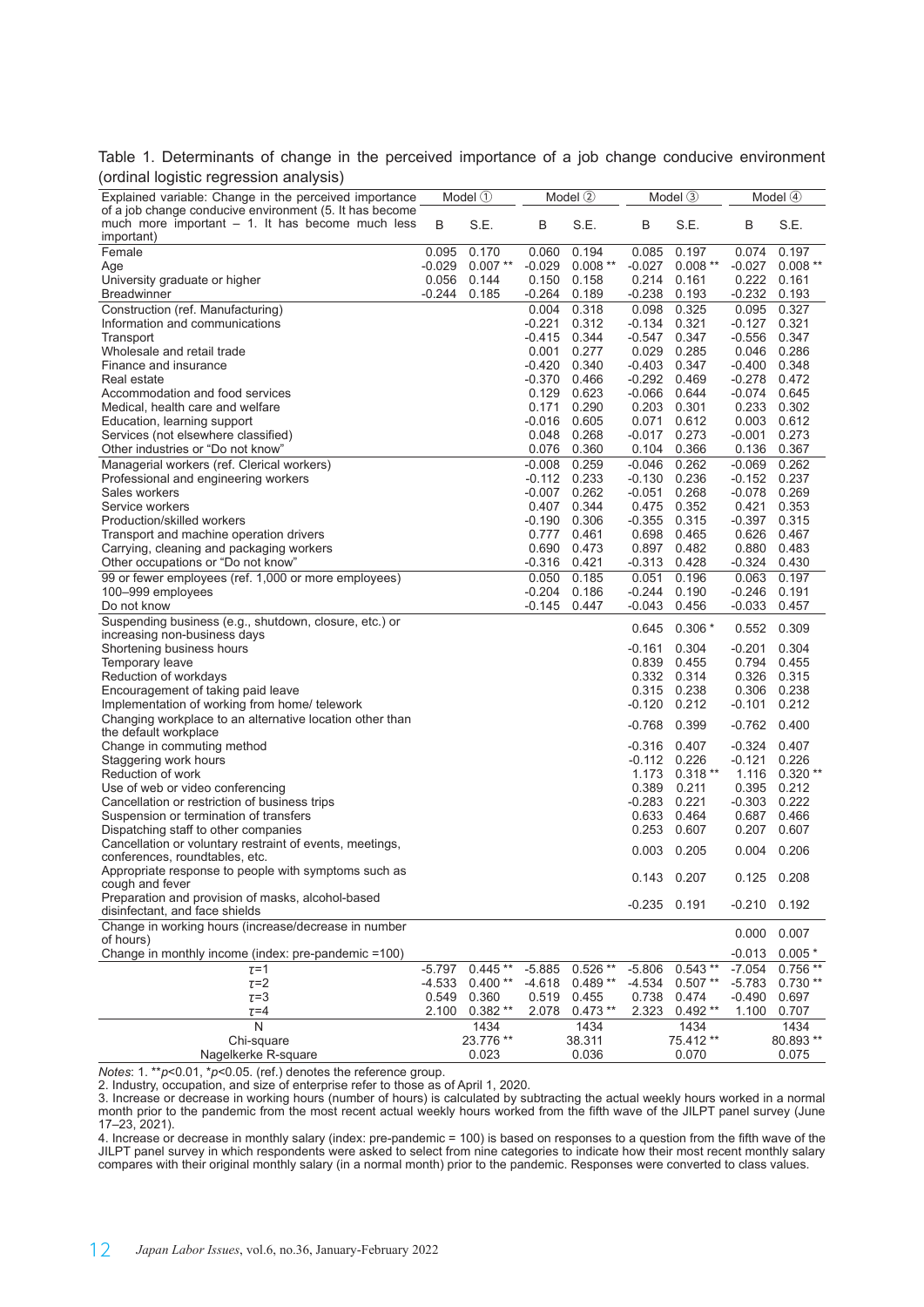

Do not want to work for the time being (but want to start working again eventually)

Do not want to work anymore

*Note*: The value labels for "do not want to work for the time being (but want to start working again eventually)" and "do not want to work anymore" have been omitted from the figure.

Figure 5. Change in the perceived importance of a job change conducive environment and desired ways of working once the pandemic is resolved

work even harder than before the pandemic." This echoes the trend shown in Table 1—which reveals that those whose work has been reduced as a part of the response to the pandemic have developed a stronger inclination to change jobs—and it seems linked to the trend that those who have a stronger inclination to change jobs tend to wish to work to their full potential once the pandemic is resolved.

# **6. Key Findings: Regular employees with a greater inclination to change jobs are characterized by a desire to work harder**

While the job change rate has seen a decline during the COVID-19 pandemic, the rate of regular employees inclined to change jobs has increased. This analysis to explore what kinds of regular employees have become more inclined to change jobs reveals that people whose work has been reduced as part of the response to the pandemic have become more inclined to change jobs as they are keen to work to their full potential.

Under calls for Work Style Reform, Japan has seen efforts to ensure the implementation of measures to reduce long working hours and achieve work-life balance for regular employees. Likewise, the key aims of telework, which is increasingly being

introduced in the pandemic, include not only curbing the percentage of employees commuting to work, but also allowing work to be pursued efficiently. At the same time, as shown in this analysis, a certain proportion of regular employees, presumably feeling that their work has been reduced against their will, are keen to change jobs in order to work to their full potential. Such people appear to be contributing significantly to the rise in the percentage of regular employees inclined to change jobs.

1. The Ministry of Health, Labour and Welfare's "Report on Employment Service" (statistics on public employment placement services) shows that having risen from 1.20 in 2015 (annual average) to 1.60 in 2019 (annual average), the ratio of job vacancies to applicants (including part-time positions; seasonally adjusted values) saw a sharp decline in May 2020 to 1.18, recorded a low level of 1.04 in September to October 2020, and remains low at 1.16 in the most recent figures from September 2021.

2. In each survey wave where the sample fell short of the overall target number, additional subjects were surveyed to supplement the sample.

3. For a detailed summary of the survey implementation and preliminary report of survey results, see JILPT (2021).

4. The data does not cover whether a leave allowance was paid. However, as leave allowance is included in the monthly salary, if a leave allowance has not been paid, the extent of the decline in monthly salary is greater.